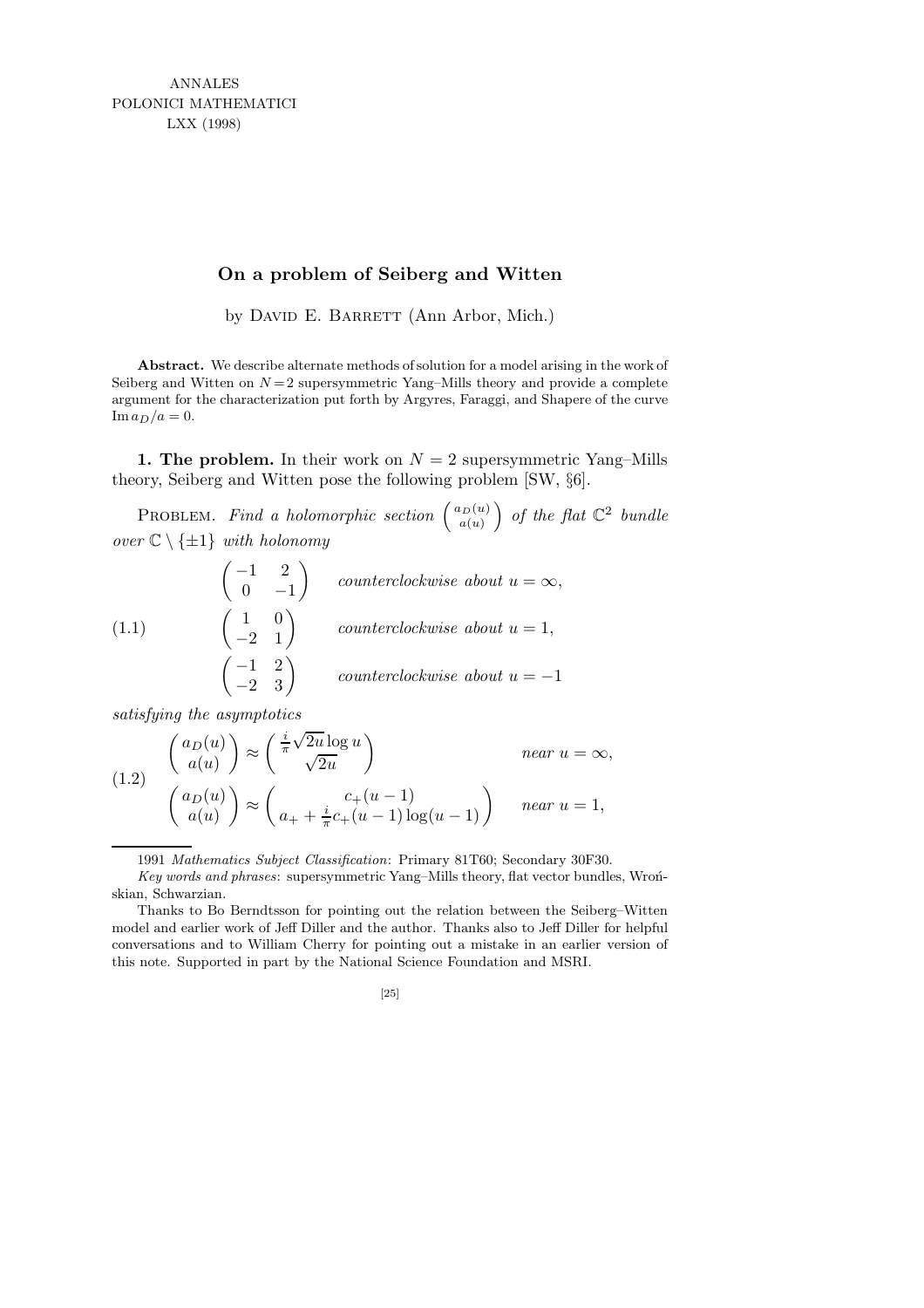26 D. E. Barrett

$$
(1.2)_{\text{cont.}} \quad \begin{pmatrix} a_D(u) \\ a(u) \end{pmatrix} \approx \begin{pmatrix} a(u) + c_-(u+1) \\ a_+ + \frac{i}{\pi}c_-(u+1)\log(u+1) \end{pmatrix} \quad near \ u = -1
$$

and the positivity condition

(1.3) 
$$
\tau := \frac{da_D}{da}
$$
 has positive imaginary part.

(In (1.2) we are viewing  $\begin{pmatrix} a_D(u) \\ a(u) \end{pmatrix}$  $a(u)$  as a multi-valued section of the trivial  $\mathbb{C}^2$  bundle over  $\mathbb{C} \setminus {\{\pm 1\}}$ . Also, see §2 below for an indication of the significance of the matrices in (1.1).)

Seiberg and Witten use elliptic integrals to construct a solution of this problem. Bilal [Bil] uses a differential equations approach to construct the same solution.

In the physical application of this problem the "curve of marginal stability"  $\gamma$  defined by Im  $a_D/a = 0$  plays an important role. Seiberg and Witten suggest that this curve should look "something like  $|u|=1$ ." Fayyazuddin [Fay] shows that  $\gamma$  is a disjoint union of simple closed curves and that the puncture points  $\pm 1$  lie in the same component of  $\gamma$ . Argyres, Faraggi, and Shapere [AFS] provide a conformal mapping interpretation of  $\gamma$  implying that  $\gamma$  is indeed a single simple closed curve. (Their argument relies on an ad hoc assumption that a fundamental region maps onto a union of deck transformations of the same fundamental region.)

In §§2 through 7 below we provide an alternate method of solving the problem by applying very elementary complex-analytic arguments to suitably chosen single-valued mappings and differentials manufactured from the section  $\begin{pmatrix} a_D(u) \\ a(u) \end{pmatrix}$  $a(u)$  $\left( \frac{1}{55}, \frac{10}{10}, \frac{11}{100} \right)$ . §§5, 10, and 11 combine to provide another method of solution via conformal mapping. Both methods should in particular serve to clarify uniqueness issues connected with this problem.

In §9 we show that  $a_D$  and a must indeed satisfy the differential equation used by Bilal and several other authors. §11 below contains a complete argument for the Argyres–Faraggi–Shapere description of  $\gamma$ .

**2. The ratio**  $\tau$ . The domain  $\mathbb{C} \setminus \{\pm 1\}$  is covered by the upper halfplane  $\{\zeta : \text{Im}\,\zeta > 0\}$ ; this covering can be chosen to map the hyperbolic triangle with vertices  $0, 1, \infty$  to the lower half-plane with  $0, 1, \infty$  mapping respectively to  $1, -1, \infty$  [Ahl, 7.3.5].

 $a_D, a$ , and  $\tau$  can be viewed as single-valued functions of  $\zeta$ . The problem is set so that each matrix  $\begin{pmatrix} \alpha & \beta \\ \gamma & \delta \end{pmatrix}$  in the holonomy subgroup of SL(2, R) comes from the corresponding deck transformation  $\zeta \mapsto (\alpha \zeta + \beta)/(\gamma \zeta + \delta)$ . Thus the deck transformation  $\zeta \mapsto (\alpha \zeta + \beta)/(\gamma \zeta + \delta)$  takes  $\tau$  to  $(\alpha \tau + \beta)/(\gamma \tau + \delta)$ . In view of (1.3) it follows that  $\tau$  induces a self-map of  $\mathbb{C} \setminus \{\pm 1\}$  homotopic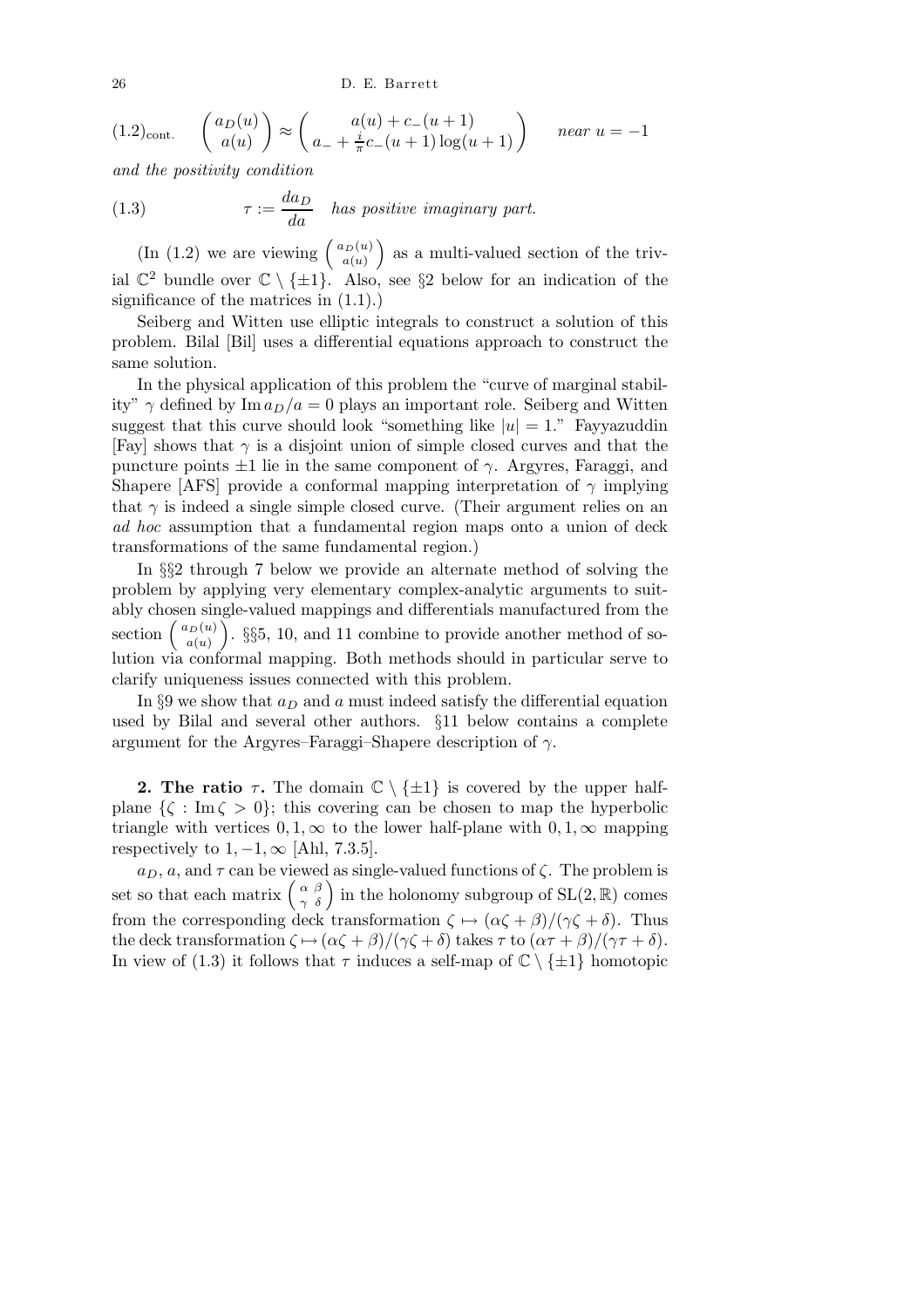to the identity. But such a self-map must in fact be the identity (see Appendix A) so that  $\zeta$  and  $\tau$  are related by a deck transformation. But the asymptotic conditions (1.2) require  $\zeta$  and  $\tau$  to agree at 1, -1,  $\infty$ , so that finally  $\tau \equiv \zeta$ .

Henceforth we let  $\tau$  denote the covering variable, but in the spirit of [SW] we continue to write  $a_D$  and a as multiple-valued functions of u.

3. The differentials  $da_D, da$ . Now we can decouple the transformation laws for  $da_D$  and  $da$ . In particular, da transforms to  $\gamma da_D + \delta da =$  $(\gamma \tau + \delta)da$  as  $d\tau$  transforms to  $d \frac{\alpha \tau + \beta}{\gamma \tau + \delta} = (\gamma \tau + \delta)^{-2}d\tau$  so that  $da^2 d\tau$  defines a single-valued cubic differential  $h(u)du^3$  on  $\mathbb{C} \setminus \{\pm 1\}$ . (See [Leh, IV.1.4] for terminology.)

We have

$$
h(u) \approx \begin{cases} \frac{i}{2\pi u^2} & \text{near } u = \infty, \\ \frac{-c_+^2 i}{\pi (u-1)} & \text{near } u = 1, \\ \frac{-c_-^2 i}{\pi (u+1)} & \text{near } u = -1. \end{cases}
$$

Thus

$$
c_+^2 = -c_-^2 = -\frac{1}{4}
$$
 and  $h(u) = \frac{i}{2\pi(u^2 - 1)}$ .

This gives

$$
a_D(U) = \int_{1}^{U} \tau \, da = \int_{1}^{U} \tau \sqrt{\frac{i}{2\pi(u^2 - 1)(d\tau/du)}} \, du
$$

with a similar formula for a.

The next three sections outline a method for representing  $a_D$  and a in terms of  $\tau$  without integration.

In  $[SW]$  the positivity condition  $(1.3)$  is motivated by the requirement that

$$
ds_{\text{SW}} := \sqrt{\text{Im}\,\tau}\,|da|
$$

defines a metric on  $\mathbb{C} \setminus \{\pm 1\}$ . Note that

$$
ds_{\text{SW}} = \left(\frac{|d\tau|}{\text{Im}\,\tau}\right)^{-1/2} |h(u)du^3|^{1/2};
$$

here  $\left| \frac{d\tau}{\text{Im }\tau} \right|$  is the Poincaré metric and  $\left| h(u)du^3 \right|$  is the cube of an incomplete flat metric on  $\mathbb{C} \setminus \{\pm 1\}.$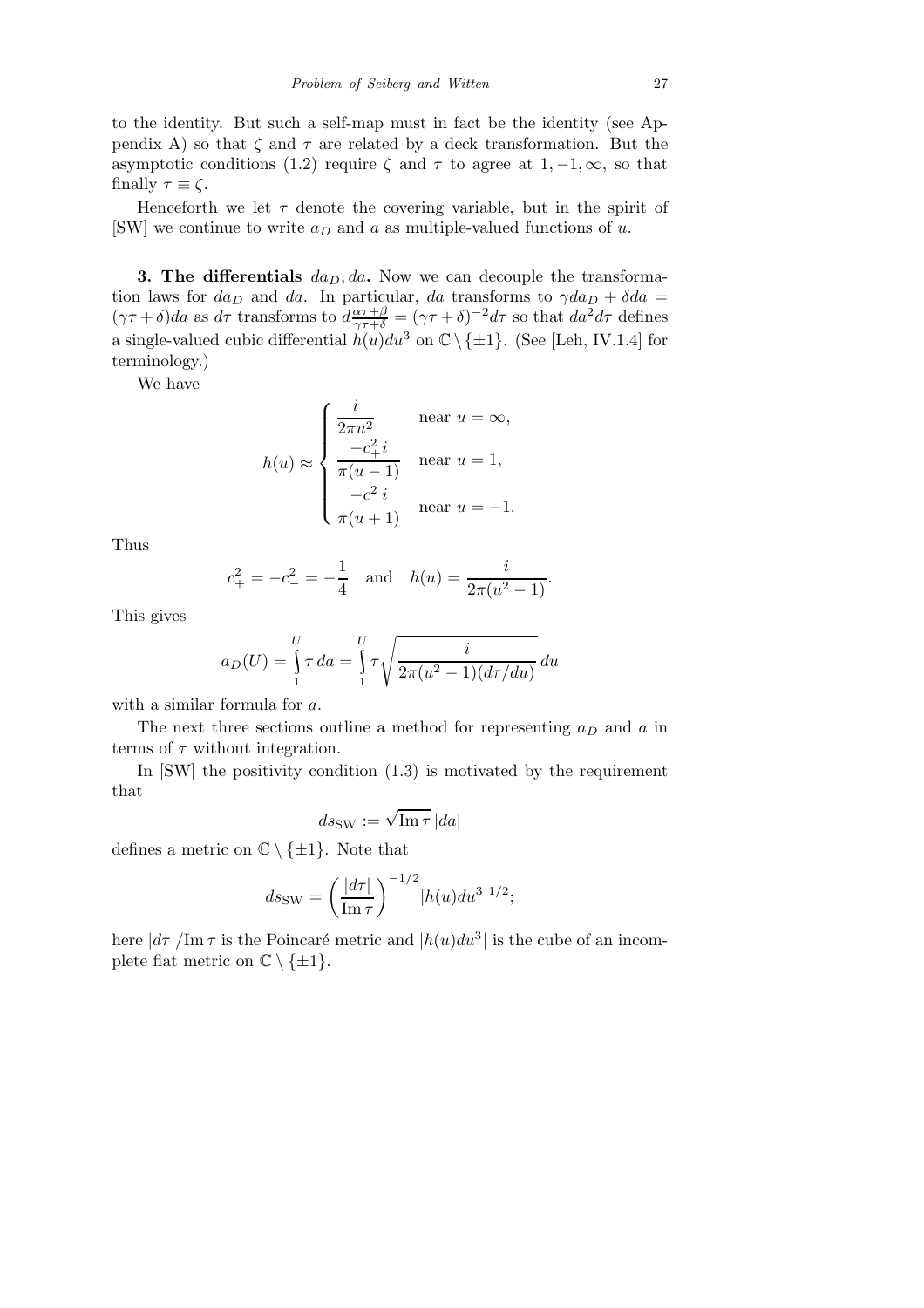**4. The mapping**  $a_D/a$ . The transformation laws for  $\begin{pmatrix} a_D(u) \\ a(u) \end{pmatrix}$  $a(u)$  guarantee that

$$
g(u)du := \frac{2ad\tau}{a_D - \tau a} + d\log\frac{d\tau}{du}
$$

is a single-valued meromorphic differential on  $\mathbb{C} \setminus \{\pm 1\}$  with asymptotics

$$
g(u) \approx \begin{cases} \frac{-2}{u} & \text{near } u = \infty, \\ \frac{-1}{u-1} & \text{near } u = 1, \\ \frac{-1}{u+1} & \text{near } u = -1. \end{cases}
$$

Hence  $g(u)du$  is in fact meromorphic on the Riemann sphere  $\widehat{\mathbb{C}}:=\mathbb{C}\cup\{\infty\}.$ Away from  $\infty$ , ±1 the poles of  $g(u)du$  must come from zeros of  $a_D - \tau a$ ; since  $\frac{d}{d\tau}(a_D - \tau a) = -a$ , a standard computation shows that such poles must be simple with residue  $-2 \text{ord}_{\tau}(a_D - \tau a)$ . Thus

$$
0 = \sum_{u_0 \in \widehat{\mathbb{C}}} \operatorname{Res}_{u_0} g(u) du
$$
  
= Res  $g(u) du$  + Res  $g(u) du$  + Res  $g(u) du$  +  $\sum_{u_0 \in \mathbb{C} \setminus \{\pm 1\}} \operatorname{Res}_{u_0} g(u) du$   
= 2 - 1 - 1 - 2 \cdot # (zeros of  $a_D$  -  $\tau a$ );

hence  $a_D - \tau a$  does not vanish on  $\mathbb{C} \setminus \{\pm 1\}$  and

$$
g(u)du = \frac{-2udu}{u^2 - 1} = -d\log(u^2 - 1).
$$

It follows that

$$
\frac{a_D}{a} = \tau - \frac{2d\tau}{d\log((u^2 - 1)\frac{d\tau}{du})}.
$$

# 5. The Wrońskian. The Wrońskian

$$
W = ada_D - a_D da
$$

is also single-valued on  $\mathbb{C} \setminus {\pm 1}$  with asymptotics

$$
\mathcal{W} \approx \begin{cases} \frac{2i}{\pi} du & \text{near } u = \infty, \\ c_{+}a_{+}du & \text{near } u = 1, \\ c_{-}a_{-}du & \text{near } u = -1. \end{cases}
$$

Thus

$$
c_{+}a_{+} = \frac{2i}{\pi} = c_{-}a_{-}
$$
 and  $W = \frac{2i}{\pi}du$ .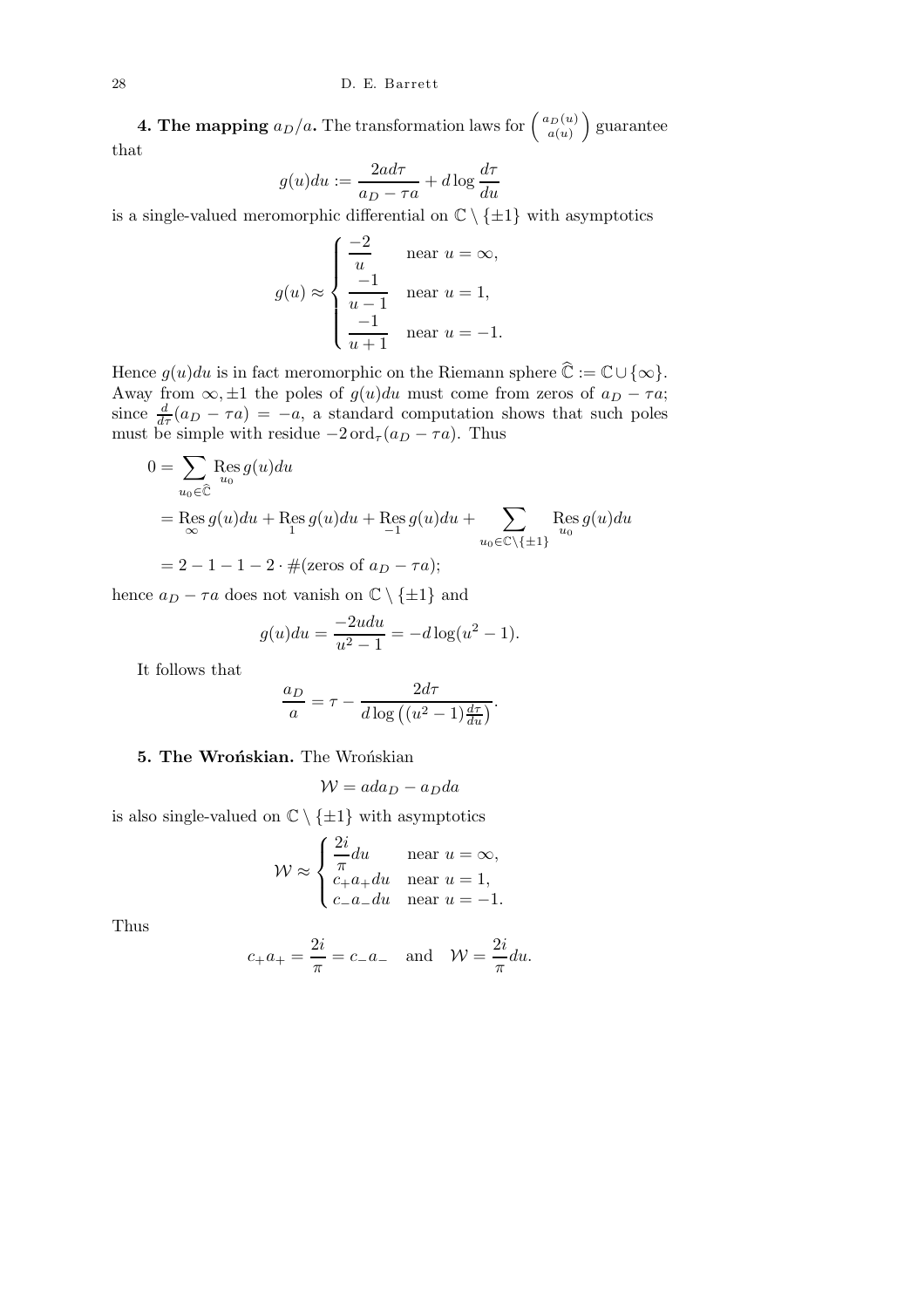# 6. The section itself. From the previous three sections we have

$$
da2d\tau = \frac{idu3}{2\pi(u2 - 1)},
$$

$$
\frac{2ad\tau}{a_D - \tau a} + d\log\frac{d\tau}{du} = -d\log(u2 - 1)
$$

and

$$
(a_D - \tau a)da = \frac{2}{i\pi}du.
$$

Thus

(6.1) 
$$
a = \frac{1}{2\sqrt{d\tau}} \left(\frac{2ad\tau}{a_D - \tau a}\right) \frac{(a_D - \tau a)da}{\sqrt{da^2 d\tau}}
$$

$$
= \sqrt{\frac{2i(u^2 - 1)}{\pi d\tau du}} d\log\left((u^2 - 1)\frac{d\tau}{du}\right),
$$
  
(6.2)

(6.2) 
$$
a_D = \frac{2au}{i\pi da} + \tau a
$$

$$
= \sqrt{\frac{2i(u^2 - 1)}{\pi d\tau du}} \left( -2d\tau + \tau d\log\left((u^2 - 1)\frac{d\tau}{du}\right) \right).
$$

7. Verification. Direct calculation shows that the functions  $a, a_D$  defined in  $(6.1)$ ,  $(6.2)$  satisfy the asymptotic conditions  $(1.2)$  (for the branches set up in  $\S 2$ ) and that they satisfy the holonomy conditions  $(1.1)$  up to sign; to check that the signs work out correctly it suffices to examine, say, the asymptotics of a at  $u = \infty$  and of  $a_D$  at  $u = 1$ .

To check the positivity condition (1.3) note that  $d(a_D - \tau a) = -ad\tau$  so that  $da_D$  does indeed equal  $\tau da$ .

**8. Function theory.** The multiple-valued differential  $d(a/(a_D - \tau a))$ satisfies the asymptotics

$$
d(a/(a_D - \tau a)) \approx \begin{cases} \frac{C du}{u^2} & \text{near } u = \infty, \\ \frac{du}{i\pi(u-1)} & \text{near } u = 1, \\ \frac{du}{i\pi(u+1)} & \text{near } u = -1. \end{cases}
$$

Note that due to residue considerations no single-valued differential can satisfy these conditions (nor could such a differential exist on an amenable covering of  $\mathbb{C} \setminus \{\pm 1\}$ ). (Compare [Bar], [Dil], [BD].)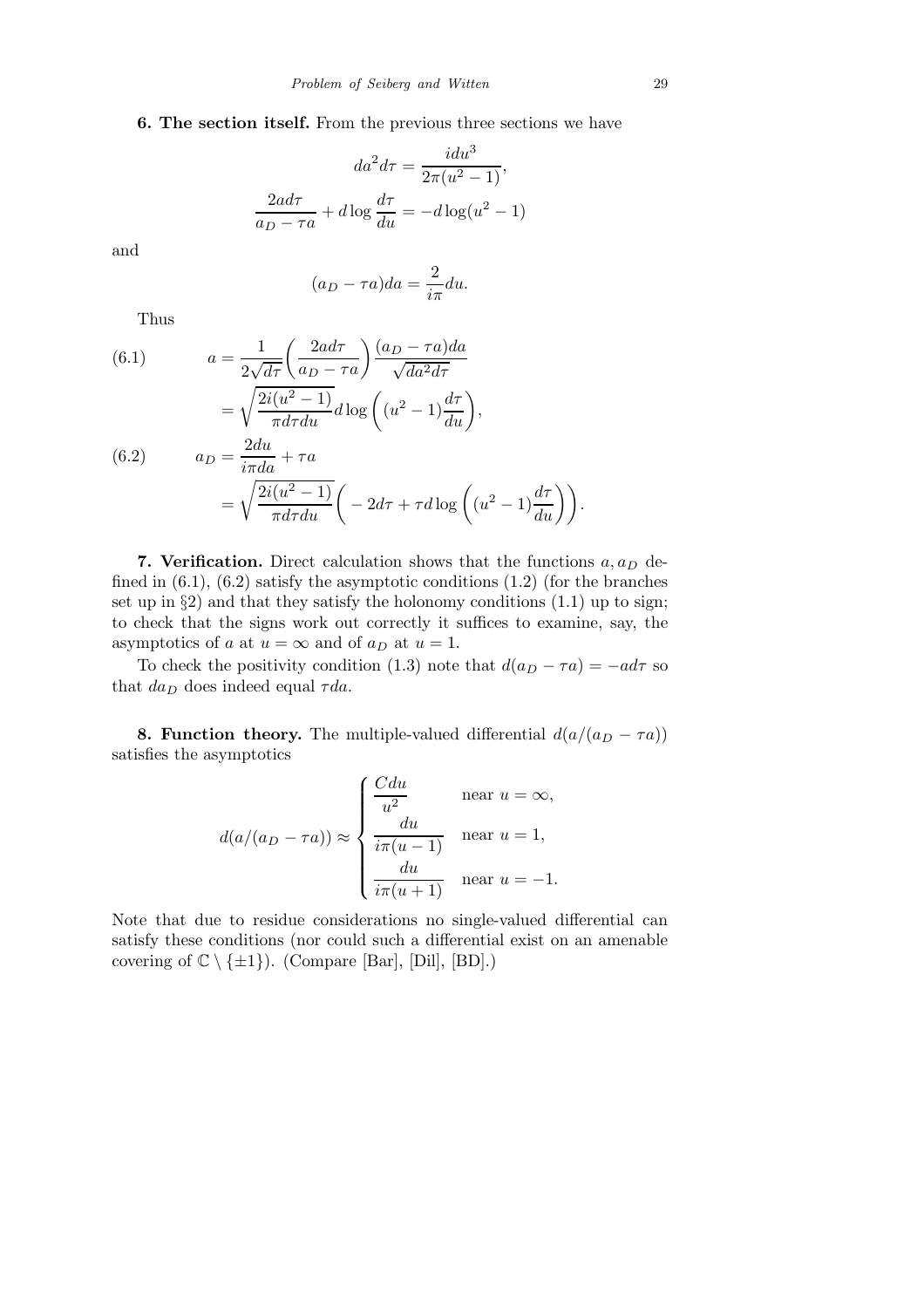9. The differential equation. Our evaluation of the Wronskian may be written

$$
a\frac{da_D}{du} - a_D \frac{da}{du} = \frac{2i}{\pi}.
$$

Differentiating with respect to  $u$  we have

$$
a\frac{d^2a_D}{du^2} - a_D\frac{d^2a}{du^2} = 0
$$

so that

$$
\frac{1}{a}\frac{d^2a}{du^2} = \frac{1}{a_D}\frac{d^2a_D}{du^2}.
$$

The left-hand side of this equation is single-valued near  $u = \infty$  while the right-hand side is single-valued near  $u = 1$ , so together the two sides define a meromorphic function  $\phi$  on  $\mathbb{C} \setminus \{\pm 1\}$  with asymptotics

$$
\phi(u) \approx \begin{cases}\n-\frac{1}{4u^2} & \text{near } u = \infty, \\
\frac{ic_+}{\pi a_+} \frac{1}{u-1} = -\frac{1}{8(u-1)} & \text{near } u = 1, \\
\frac{ic_-}{\pi a_-} \frac{1}{u-1} = \frac{1}{8(u+1)} & \text{near } u = -1;\n\end{cases}
$$

in view of §4,  $a_D$  and a have no common zeros and thus  $\phi$  is in fact holomorphic on  $\mathbb{C} \setminus {\{\pm 1\}}$ . It follows that  $\phi(u) = \frac{1}{4(1-u^2)}$  and that

$$
\frac{d^2a_D}{du^2} = \frac{a_D}{4(1 - u^2)}, \qquad \frac{d^2a}{du^2} = \frac{a}{4(1 - u^2)}.
$$

Bilal [Bil] uses the differential equations for  $a_D$  and a to represent them in terms of hypergeometric functions; this leads in turn to the Seiberg–Witten representation in terms of elliptic integrals. We wish to note, however, that contrary to a statement in §6.1 of [Bil], the possibility of finding differential equations of the form  $a''_D = \psi_D a_D$ ,  $a'' = \psi_a$  ( $\psi_D$  and  $\psi$  single-valued) depends on the prescribed asymptotics for  $a_D, a$ , not just the holonomy conditions; if  $a_D$  and a are replaced, respectively, by  $\eta a_D$  and  $\eta a$  for some  $\eta$ holomorphic and non-constant on  $\mathbb{C} \setminus \{\pm 1\}$  then the holonomy conditions will still hold but  $a''_D/a_D$  and  $a''/a$  will now be multiple-valued.

10. The Schwarzian derivative. Since neither  $d(a_D/a) = W/a^2$  nor  $d(a/a_D) = -W/a_D^2$  ever vanishes, the map

$$
a_D/a : \widetilde{\mathbb{C}} \setminus \{\pm 1\} \to \widehat{\mathbb{C}}
$$

is unbranched and thus the Schwarzian derivative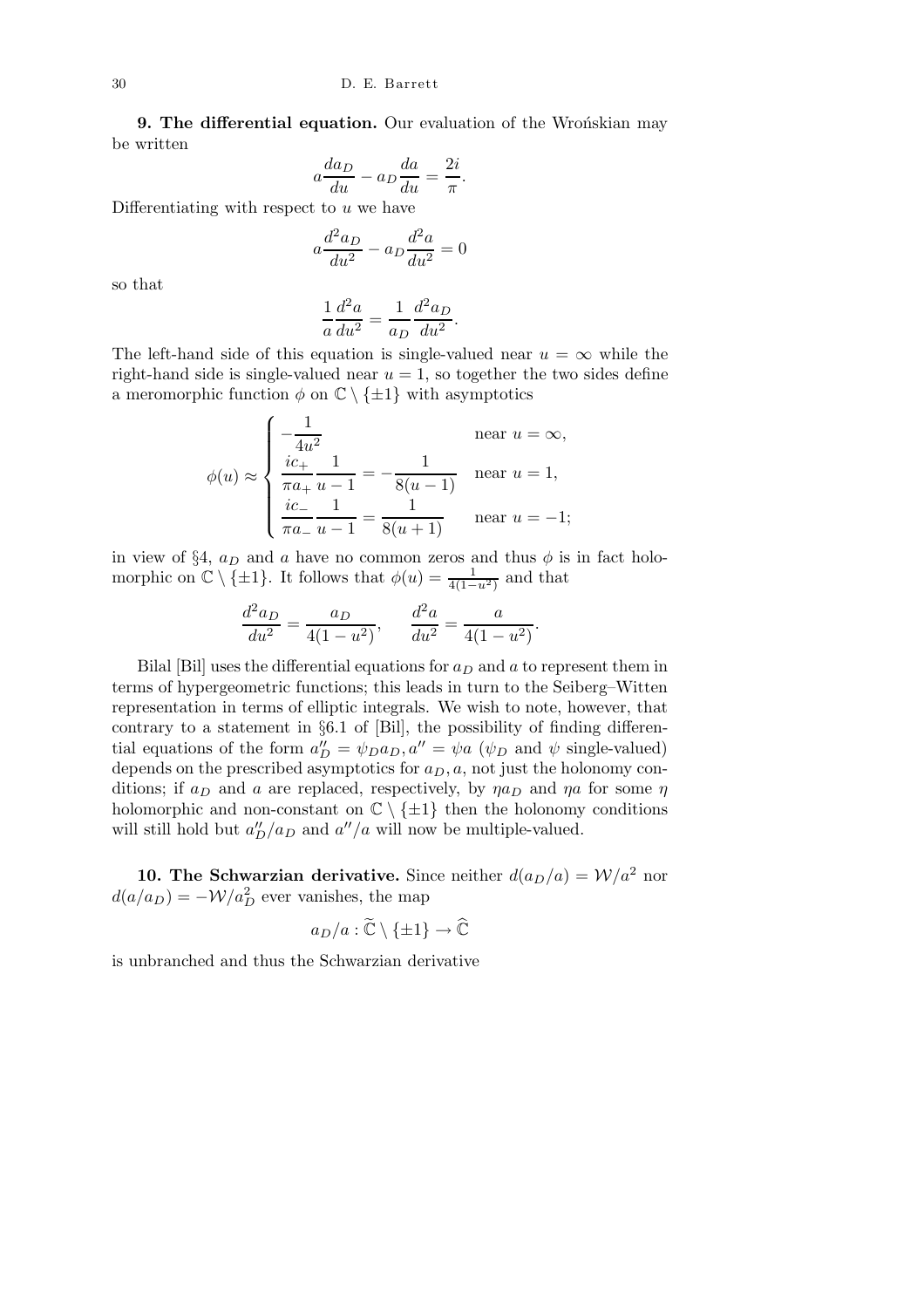*Problem of Seiberg and Witten* 31

$$
S = \frac{d^2}{du^2} \log \frac{d(a_D/a)}{du} - \frac{1}{2} \left( \frac{d}{du} \log \frac{d(a_D/a)}{du} \right)^2
$$

is holomorphic. Since all branches of  $a_D/a$  are related by post-composition with linear fractional transformations, S is single-valued on  $\mathbb{C} \setminus \{\pm 1\}$  [Leh, II.1.1.]. From  $(1.2)$  we have

$$
S \approx \begin{cases} \frac{1}{2u^2} & \text{near } u = \infty, \\ -\frac{2ic_+}{\pi a_+(u-1)} = \frac{1}{4(u-1)} & \text{near } u = 1, \\ -\frac{2ic_-}{\pi a_-(u+1)} = -\frac{1}{4(u+1)} & \text{near } u = -1. \end{cases}
$$

Thus

$$
S = \frac{1}{2(u^2 - 1)}.
$$

Alternately,  $S$  can be determined from the differential equations in  $\S 9$  by a standard argument [Mat], [FeBi], [Leh, II.1.2]. ([Mat] similarly uses the differential equations to evaluate the Wrońskian.)

### 11. The curve

THEOREM (cf. [AFS]). The map  $a_D/a$  has a branch mapping the lower half-plane onto the region



All branches of  $a_D/a$  are obtained from this one by repeated Schwarz reflection.

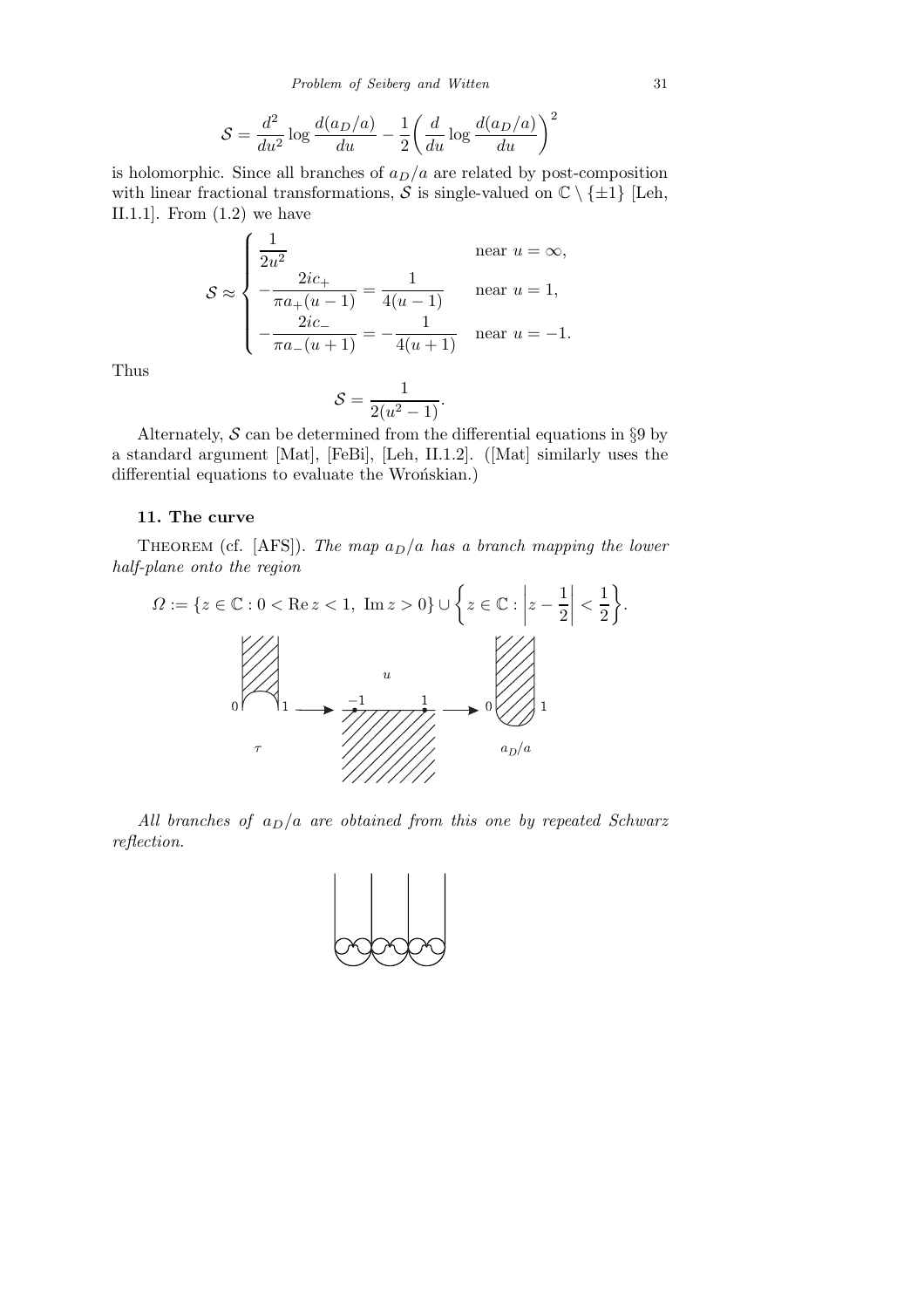Corollary. The curve

$$
\gamma:=\{u\in\mathbb{C}\setminus\{\pm 1\}:(a_D/a)(u)\in\mathbb{R}\cup\{\infty\}\}\cup\{\pm 1\}
$$

is a connected simple closed curve of class  $C^1$ .

*Proof of Theorem.* We consider a branch of  $a_D/a$  on the lower half-plane satisfying (1.2) for u near  $\infty$ . Since S is real along each of the intervals

 $I_1 = (-\infty, -1), \quad I_2 = (-1, 1), \quad I_3 = (1, \infty),$ 

this branch will map each  $I_j$  into a line or circle  $C_j$ . Examination of (1.2) reveals that

 $C_1 = \{z : \text{Re } z = 1\} \cup \{\infty\}$  and  $C_3 = \{z : \text{Re } z = 0\} \cup \{\infty\}.$ 

Our branch also satisfies  $(1.2)$  for u near 1. (This follows from the set-up in §2, but we may also argue this without the use of  $(1.3)$ : since  $a_D/a$ transforms like  $\zeta$ , the structure of the deck group

$$
\left\{\zeta \mapsto \frac{\alpha \zeta + \beta}{\gamma \zeta + \delta} : \det \begin{pmatrix} \alpha & \beta \\ \gamma & \delta \end{pmatrix} = 1, \begin{pmatrix} \alpha & \beta \\ \gamma & \delta \end{pmatrix} \equiv I \bmod 2 \right\}
$$

reveals that the only branches of  $a_D/a$  satisfying

$$
\frac{a_D}{a}(1) \in C_3 \cap (\mathbb{R} \cup {\infty}) = \{0, \infty\}
$$

are those obtained by continuing the branch in  $(1.2)$  around  $u = 1$ . The determination of  $C_3$  fixes the branch of the logarithm.)

Using (1.2) to analyze  $a/a_D$  for u near 1 we find that

$$
C_2 = \left\{ z : \left| z - \frac{1}{2} \right| = \frac{1}{2} \right\}.
$$

We saw in the previous section that  $a_D/a$  has no branch points; thus, traveling from right to left,  $I_3$  will map downwards along  $C_3$  a total of  $\nu_3 + 1/2$  times,  $I_2$  will map counterclockwise along  $C_2$  a total of  $\nu_2 + 1/2$ times, and  $I_1$  will map upwards along  $C_1$  a total of  $\nu_1 + 1/2$  times. An application of the argument principle reveals that the number of branch points of  $a_D/a$  in the lower half-plane is equal to  $\nu_1 + \nu_2 + \nu_3$ . Since there are no such branch points we must in fact have  $\nu_1 = \nu_2 = \nu_3 = 0$ . Another application of the argument principle reveals that  $a_D/a$  maps the lower half-plane bijectively to  $\Omega$ .

Standard arguments show that repeated continuation of  $a_D/a$  across the intervals  $I_j$  is accomplished by Schwarz reflection.

REMARK. Differentiating  $a_D/a$  we find that the Theorem and the result of  $\S5$  are sufficient to determine  $a_D$  and  $a$ . It follows that the positivity assumption (1.3) is in fact redundant.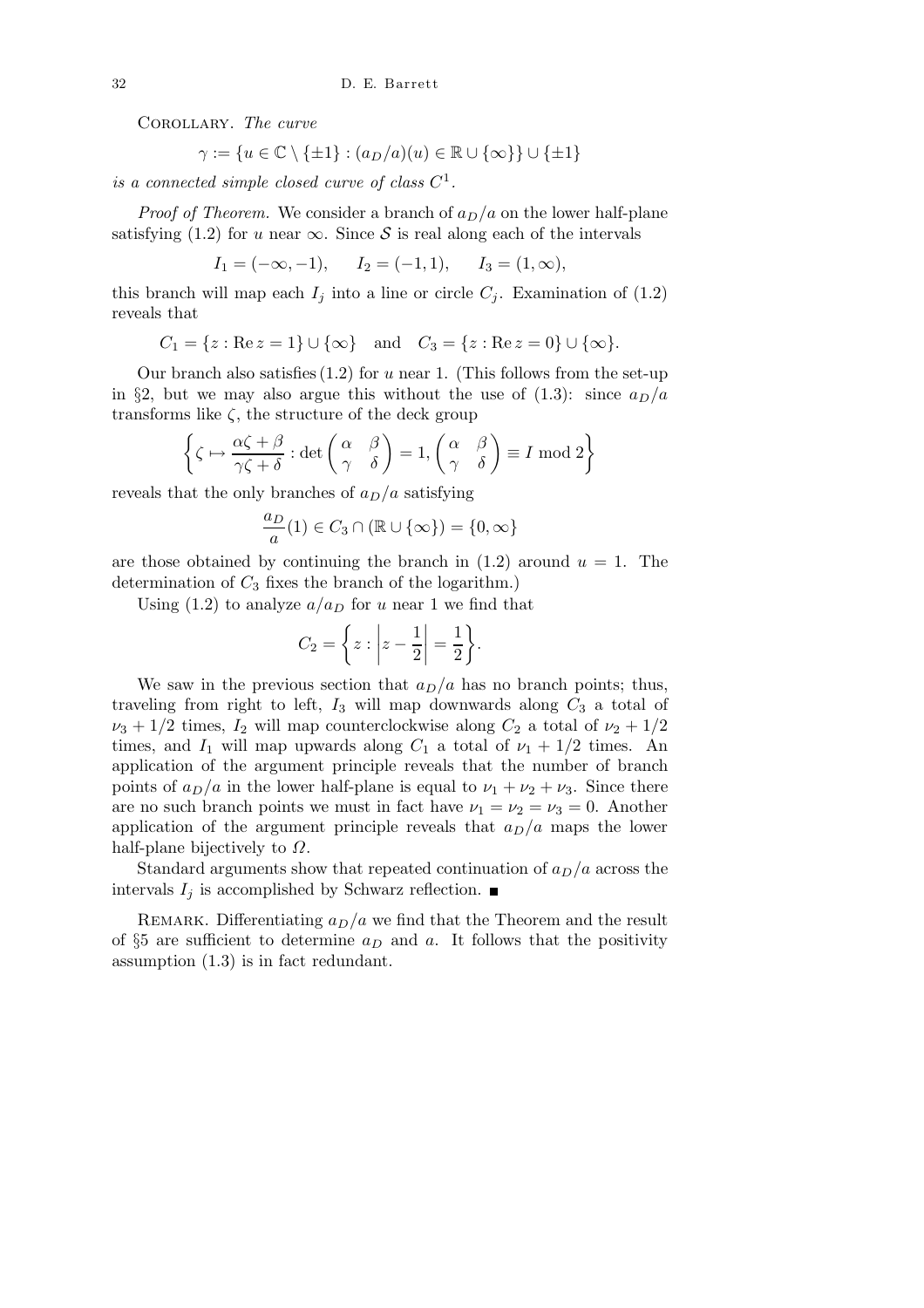*Proof of Corollary.* The transformation laws for  $a_D/a$  show that  $\gamma$  is well defined, the absence of branch points for  $a_D/a$  implies that  $\gamma$  is smooth and real-analytic away from  $\pm 1$ , and the asymptotics (1.2) reveal that  $\gamma$  is of class  $C^1$  also at  $\pm 1$ .

The Theorem shows that  $\gamma$  intersects the lower half-plane in a single arc joining the points  $\pm 1$ , and a Schwarz reflection argument shows that the same holds for the upper half-plane.  $\blacksquare$ 

#### Appendix A. Homotopically trivial self-maps

THEOREM. If  $X$  is a Riemann surface with non-abelian fundamental group and  $f: X \to X$  is a holomorphic self-map that is homotopic to the identity then f is in fact the identity map of X.

P r o o f. X is covered by the unit disk  $\Delta$ , and the deck group of the covering contains infinitely many non-commuting hyperbolic elements [Bea, Thm. 5.1.3. Then [Hub, Satz 2] implies that f is an automorphism of X lifting to an automorphism of  $\Delta$  commuting with the deck group. But this implies [Bea, Thm. 4.3.6] that the lifted map is the identity map of  $\Delta$  so that f is the identity map of X.  $\blacksquare$ 

#### **References**

- [Ahl] L. Ahlfors, *Complex Analysis*, 3rd ed., McGraw-Hill, 1979.
- $[ATS]$  P. Argyres, A. Faraggi, and A. Shapere, *Curves of marginal stability in*  $N = 2$ *super-QCD*, hep-th/9505190 on WWW at URL http://xxx.lanl.gov.
- [Bar] D. B arrett, *Failure of averaging on multiply-connected domains*, Ann. Inst. Fourier (Grenoble) 40 (1990), 357–370.
- [BD] D. B arrett and J. Diller, *Poincaré series and holomorphic averaging*, Invent. Math. 110 (1992), 23–27.
- [Bea] A. Beardon, *The Geometry of Discrete Groups*, Springer, 1983.
- [Bil] A. Bilal, *Duality in*  $N = 2$  *SUSY SU(2) Yang–Mills theory: A pedagogical introduction to the work of Seiberg and Witten*, hep-th/9601007 on WWW at URL http://xxx.lanl.gov.
- [Dil] J. Diller, *Failure of weak holomorphic averaging on multiply connected domains*, Math. Z. 217 (1994), 167–177.
- [Fay] A. F a y y a z u d di n, *Some comments on N* + 2 *supersymmetric Yang–Mills*, Modern Phys. Lett. A 10 (1995), 2703–2708.
- [FeBi] F. Ferrari and A. Bilal, *The strong-coupling spectrum of the Seiberg-Witten theory*, Nuclear Phys. B 469 (1996), 387–402.
- [Hub] H. Huber, *Über analytische Abbildungen Riemannscher Flächer in sich*, Comm. Math. Helv. 27 (1953), 1–73.
- [Leh] O. Lehto, *Univalent Functions and Teichmüller Spaces*, Springer, 1987.
- [Mat] M. Matone, *Koebe*  $1/4$ *-theorem and inequalities in*  $N = 2$  *supersymmetric QCD*, Phys. Rev. D 53 (1996), 7354–7358.